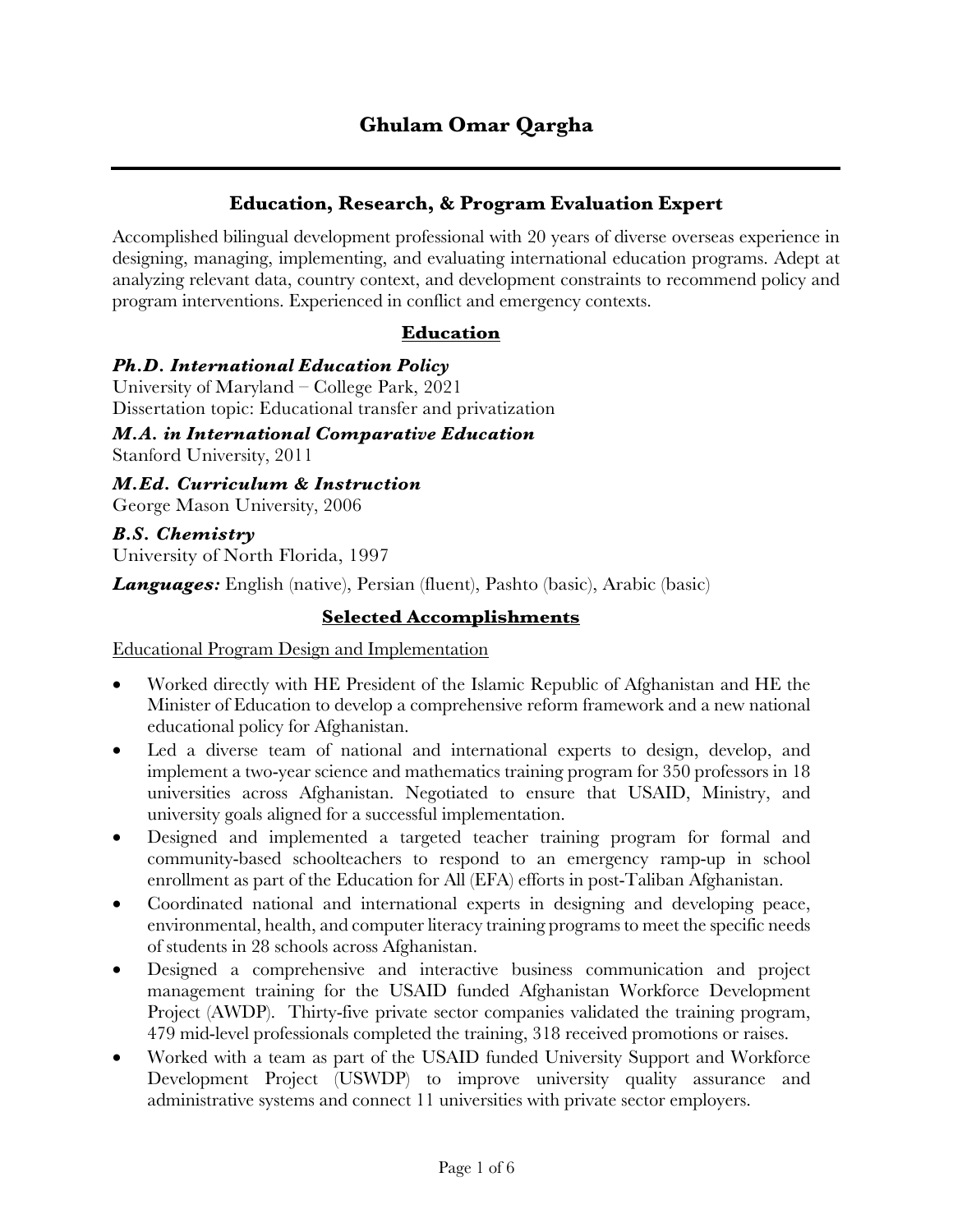• Established Mezan International School to provide students in Afghanistan an opportunity to study a US accredited curriculum balanced with a foundation in the Afghan context.

## Monitoring and Evaluation

- Managed and led the first Rapid Education and Risk Analysis (RERA) for Afghanistan. RERA provided USAID and the Ministry of Education an updated snapshot of how conflict and risks affect education and the types of resilience strategies that targeted communities use to overcome those risks.
- Designed, supervised, and analyzed a national survey of ghost schools, ghost teachers, and ghost students for the Office of Afghanistan's President. Discovered significant discrepancies within the Ministry of Education data. The study's findings resulted in an overhaul of the Education Management and Information System (EMIS).
- Designed, managed, and analyzed a comprehensive organizational capacity assessment of Afghanistan's Ministry of Higher Education and ten leading universities. The assessment highlighted areas of strength, deficits, and opportunities concerning leadership, financial management, human resources, procurement, and administration.
- Designed and managed numerous qualitative, quantitative, and mixed-method monitoring, evaluation, and validation studies in education, agriculture, infrastructure, vocational education, and market research for various donor agencies.
- Successfully conducted an impact evaluation of seven programs funded under the America's Fund for Afghan Children, initiated by the White House and administered by the American Red Cross in consultation with USAID.
- Responsible for all the design and quality control of verification missions, analysis, and reports produced by education, health, humanitarian aid, and gender technical specialists for Canada's Field Support Services Project (FSSP) in Afghanistan.

## Management & Supervision

- Conducted site surveys and managed the construction including building plans, community consultations, and budget expenditure – for twelve schools.
- Successfully managed diverse teams of national and international experts working in education, monitoring and evaluation, and business development. Reduced staff turnover, improved team collaboration, and increased productivity.
- Served as head of several teams to accurately present ideas and concepts (both in oral and written formats) to government and donor audiences in multiple languages and ensure collaboration of all stakeholders.
- Organized and managed numerous humanitarian missions to provide relief aid to returning refugees, internationally displaced people, and people affected by conflict and natural disasters. Activities included organizing cargo planes from the United States and Europe, clearing customs in Afghanistan, planning distribution strategies and security measures, participating in field distribution, and conducting final audits.

## Policy Development and Advocacy

• Developed the Afghanistan National Education Policy (1400) and negotiated with all toplevel national and international stakeholders for input and buy-in. Led the technical direction for reform of the Ministry's structural, curricular, policy, and human resource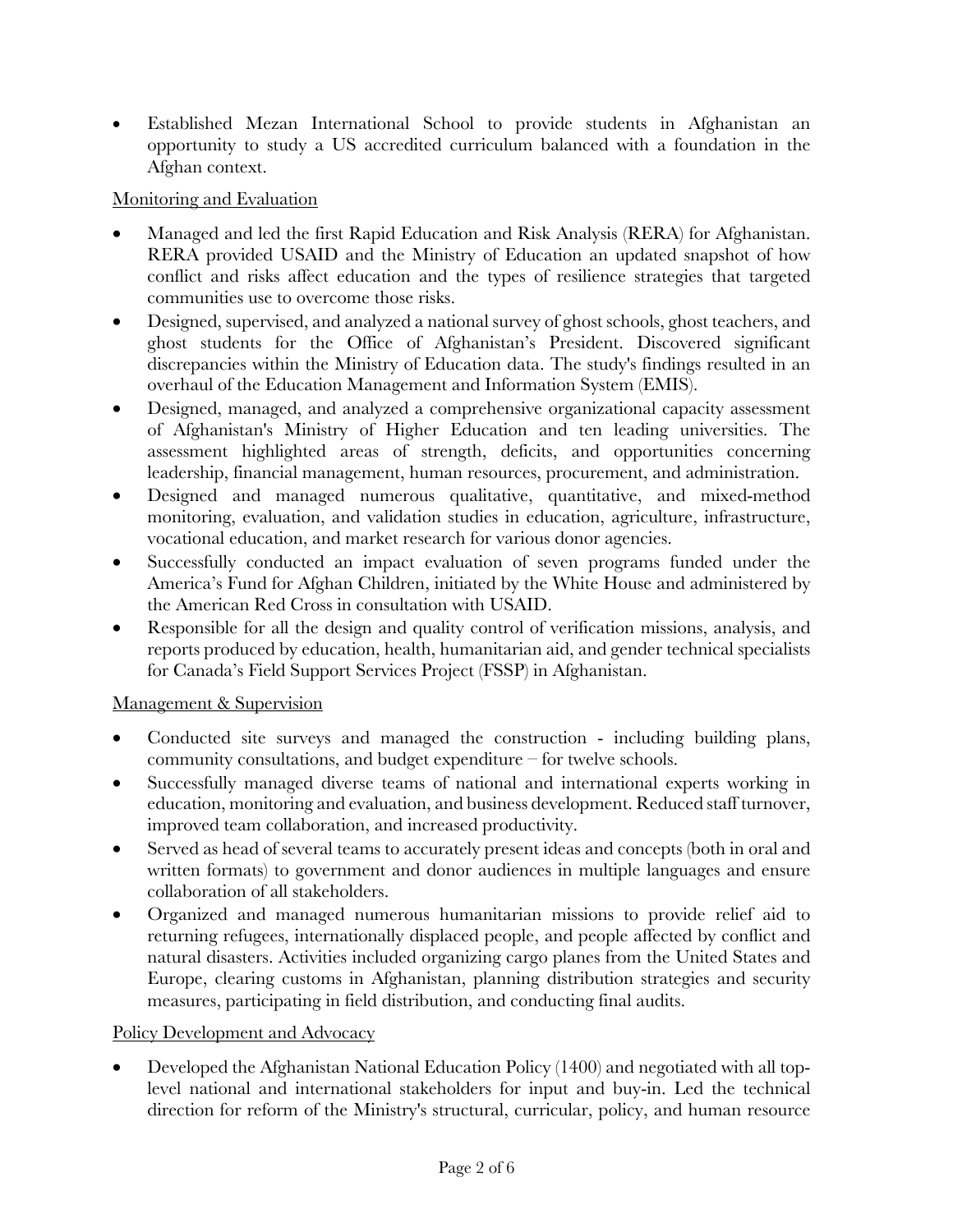reforms based on the National Education Policy.

- Led a diverse team of international experts, Ministry of Higher Education officials, and members of standards committees from the Ministry and 17 public universities to successfully develop and ratify national standards for teacher education programs for Afghanistan as part of the USAID-funded Higher Education Program (HEP).
- Successfully developed a comprehensive national teacher competency framework for Afghanistan's Ministry of Education as part of the USAID funded Building Education Support Systems for Teachers (BESST). The competency framework was developed based on a national survey, relevant national and international literature review, and an extensive consultation process to negotiate political support.
- Successfully developed a teacher credentialing system to meet the needs of quality education in Afghanistan. The teacher credentialing system was designed to guide teachers and principals in understanding what is expected of teachers as part of their role in assuring the quality of students' learning.
- Actively consulting the Ministry of Education in Afghanistan on the national curriculum reform process to ensure that intended reform meets the challenges of providing quality education within the current context of Afghanistan.

## **Employment History**

## *Chief Technical Advisor* 11/2020 – 08/2021

UNDP – Afghanistan

Worked directly with HE, the Minister, to provide strategic advice and technical oversight of the national reform of Afghanistan's Educational System mandated by HE, the President of the Islamic Republic of Afghanistan. Designed and developed the Afghanistan National Education Policy (1400), provided technical advice and direction for the structural reform of the Ministry based on the new policy.

## *Independent Consultant*  $01/2019$  - Present

*Various clients – United States & Afghanistan*

In charge of quality assurance for Canada's Field Support Services Project (FSSP) in Afghanistan. Design, manage, analyze and develop reports for various educational and vocational programs. Consult on national curriculum reform and design curriculum interventions for Mezan International School.

## *Managing Partner* 2008 **12/2012** 22/2018

*Afghanistan Holding Group (AHG) - Kabul, Afghanistan* Led the research and education division, wrote policy papers and manuals, designed training programs, and led the business development efforts.

## *Independent Consultant* 11/2011 – 05/2012

*Various clients - United States & Afghanistan* Consulted for the US Census Bureau, developed multi-sector proposals, designed and conducted short-term courses in education and conflict.

## *Academic Specialist* 11/2007 – 06/2010

*Indiana University, CSSIE*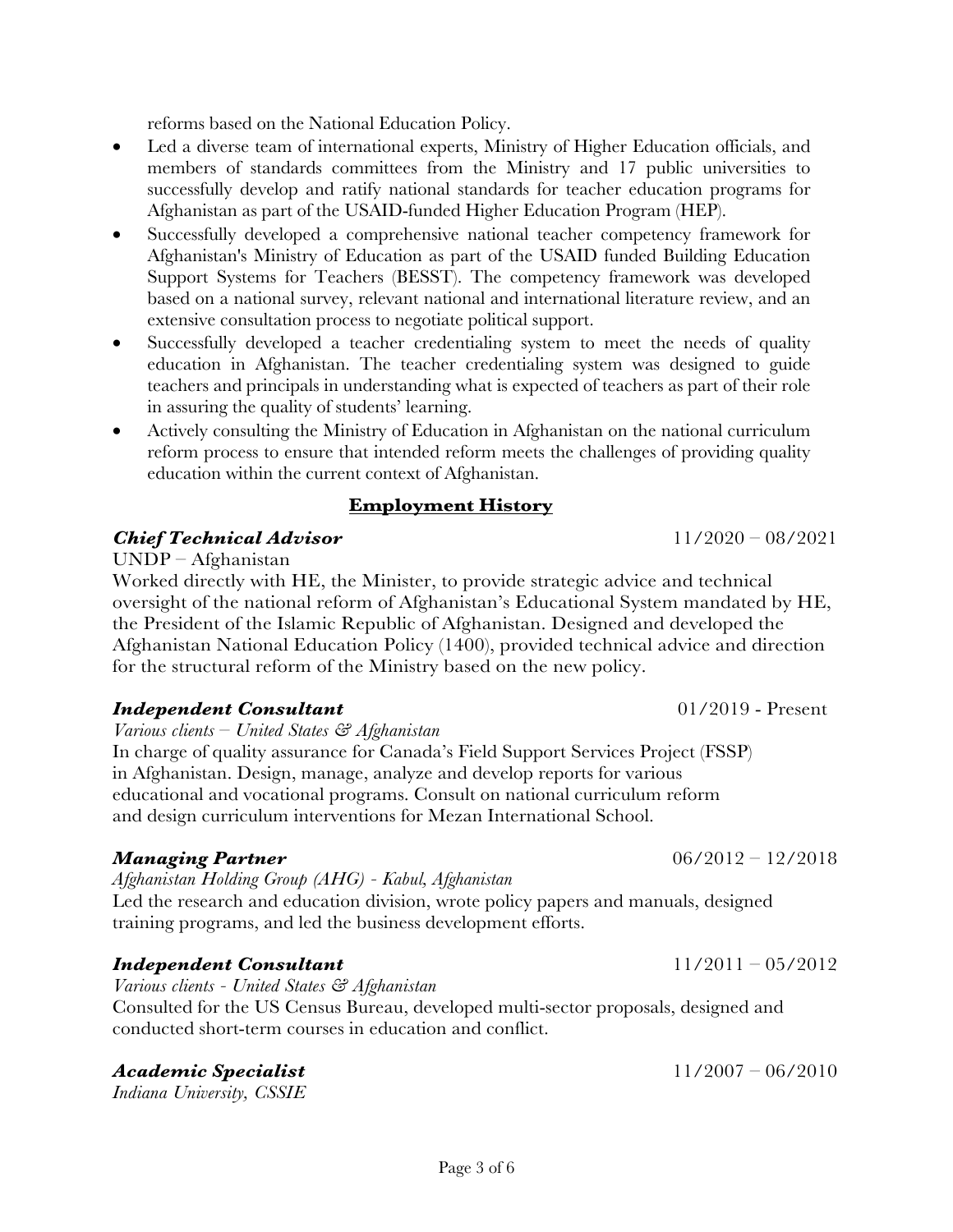*USAID- Afghanistan Higher Education Project (HEP)- Kabul Afghanistan*  Served as Indiana University's lead for national standards for teacher education, science and mathematics, and monitoring and evaluation. Established the National Association of Science and Mathematics Educators of Afghanistan.

### *Research Associate II* 05/2006 – 10/2007

*JBS International – Aguirre Division USAID- Building Education Support Systems for Teachers (BESST) Kabul Afghanistan*  Served as project lead for teacher competencies, national teacher evaluation, and national teacher credentialing strategy.

### *Assistant Director* 08/2001 – 04/2006

*Help the Afghan Children – Vienna, VA* Responsible for managing all projects, development of training programs, liaising with donors and local communities, monitoring and evaluation, and proposal development.

## *Project Evaluator* 12/2005 – 03/2006

*The American Red Cross – Washington, DC America's Fund for Afghan Children – The White House* Conducted impact evaluation of the following seven programs: Community Health (Aga Khan Foundation), Roll Back Malaria (UNICEF), Therapeutic Feeding (UNICEF), Public Nutrition (Tuft University), Teacher Training (IRC), Libraries (Relief International), and School Health and Nutrition (Save the Children)

### *High School Science Teacher*  $08/1998 - 05/2001$

*Duval County School Board, Jacksonville, FL*

# **Volunteer History**

### *Research and Education Specialist* 01/2010 – Present

*Afghan Health and Development Services (AHDS) – Kabul, DC* I consult in designing and analyzing research and educational projects. I specifically focus on the intersection of health and education with AHDS.

### **Publications**

### *Academic Writings*

- Qargha, O. (2016). An Olive Tree in the Apple Orchard: Establishing an Islamic College in the United States. In Memon, N.A., and Zaman, M. (eds.), Philosophies of Islamic Education: Historical Perspectives and Emerging Discourses (Routledge Research in Religion and Education). London: Taylor and Francis Group, 94-111.
- Qargha, O. (2014). Primary and Secondary Education in Afghanistan: Exponential Growth and Prospects for the Future. In Heath, J., and Zahedi, A. (eds.), Children of Afghanistan: The Path to Peace (Vol. 36). Austin, Texas: University of Texas Press, 255-268.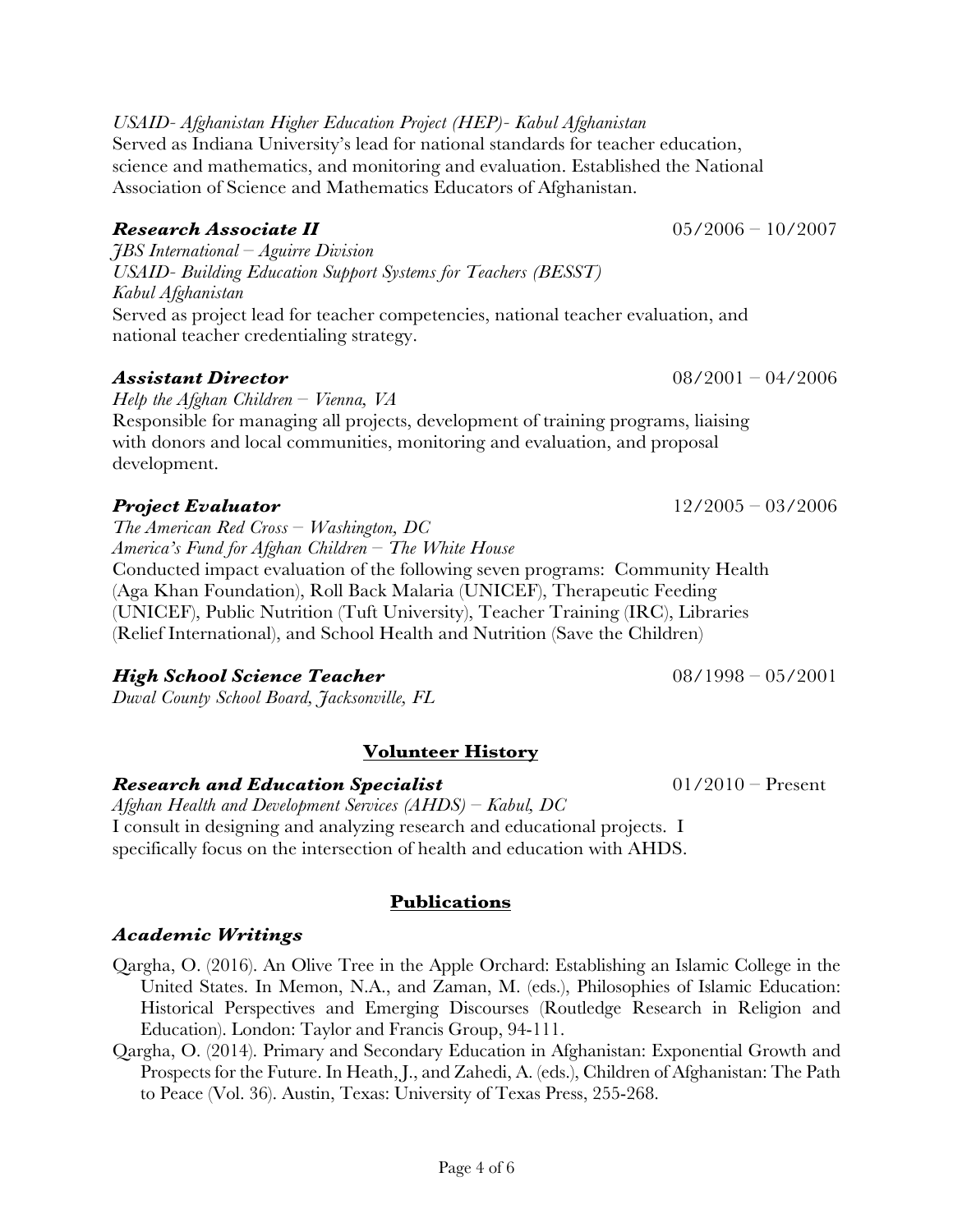- Klees, S. J., & Qargha, O. (2014). Equity in education: The case of UNICEF and the need for participative debate. PROSPECTS, 1-13.
- Klees, S., and Qargha, O. (2013). The Economics of Aid: Implications for Education and Development. In Macleans, A., and Majhanovich, S. (eds.), Education, Economics, and Development. Rotterdam: Sense Publishers.

### *Educational Training Books*

- Qargha, O., Ahmadi, M. J., & Galindo, E. (Eds.). (2010). Fostering Geometric Thinking and Exploring the Indigenous Mathematical Heritage of Afghanistan (Vol. 3). Kabul, Afghanistan: The Afghanistan Higher Education Project.
- Qargha, Omar (Ed.). (2010). Guidebook To Annanburg Videos: Teaching Science in High School (Vol. 4). Kabul, Afghanistan: The Afghanistan Higher Education Project.
- Qargha, O., & Colak, H. (Eds.). (2009). Introduction to Inquiry-Based Teaching & Exploring the Indigenous Scientific Heritage of Afghanistan (Vol.2). Kabul, Afghanistan: The Afghanistan Higher Education Project.
- Qargha, O., & Colak, H. (Eds.). (2009). Promoting Scientific Literacy Through Inquiry-Based Teaching - the 5E Model (Vol. 3). Kabul, Afghanistan: The Afghanistan Higher Education Project.
- Qargha, O., Ahmadi, M. J., & Galindo, E. (Eds.). (2009). Fostering Algebraic Thinking (Vol. 2). Kabul, Afghanistan: The Afghanistan Higher Education Project.
- Qargha, O., Ahmadi, M. J., & Galindo, E. (Eds.). (2009). Teaching Mathematics with Understanding (Vol. 1). Kabul, Afghanistan: The Afghanistan Higher Education Project.
- Qargha, O., & Colak, H. (Eds.). (2008). Introduction to the Nature of Science and Basic Scientific Process Skills (Vol.1). Kabul, Afghanistan: The Afghanistan Higher Education Project.

### *Policy Documents & Selected Evaluation Reports*

- Qargha, O. (2010). National Standards for Teacher Education in Afghanistan's Institutions of Higher Education. Kabul, Afghanistan: Afghanistan Ministry of Higher Education.
- Qargha, O. (2007). Afghanistan Teacher Competency Framework. Kabul, Afghanistan: USAID Building Education Support Systems for Teachers.
- Kissam, E., & Qargha, O. (2007). Proposal for a Process for Teacher Credentialing: A 3 Tiered System based on Assessed Competency Level. Kabul, Afghanistan: USAID - Building Education Support Systems for Teachers.
- Qargha, O., & Williams, S. (2007). Developing Competent Teachers for Afghanistan's Classrooms: A Comparative Literature Review of Teacher Competencies in Modern Pedagogy, Afghanistan's Educational History, and Classic Islamic Pedagogies. Kabul, Afghanistan: USAID - Building Education Support Systems for Teachers.
- Qargha, O., Besmel, P., & Husting, S. (2007). The Ideal Afghan Teacher: Feedback from Stakeholders in Afghanistan's Educational System. Kabul, Afghanistan: USAID - Building Education Support Systems for Teachers.
- Qargha, O., Amin, I., & Jabarkheil, Y. (2006). America's Fund for Afghan Children (AFAC): An Evaluation of Projects in Afghanistan. Washington, DC: The American Red Cross.

### *Newspaper and Magazine Articles*

- Qargha, O. (2010). Forging the New Afghans. Heartland Eurasian Review of Geopolitics, (2). http://temi.repubblica.it/limes-heartland/forging-the-new-afghans/1596
- Qargha, O. (2010). Designing Teaching for the Culture. IU International.